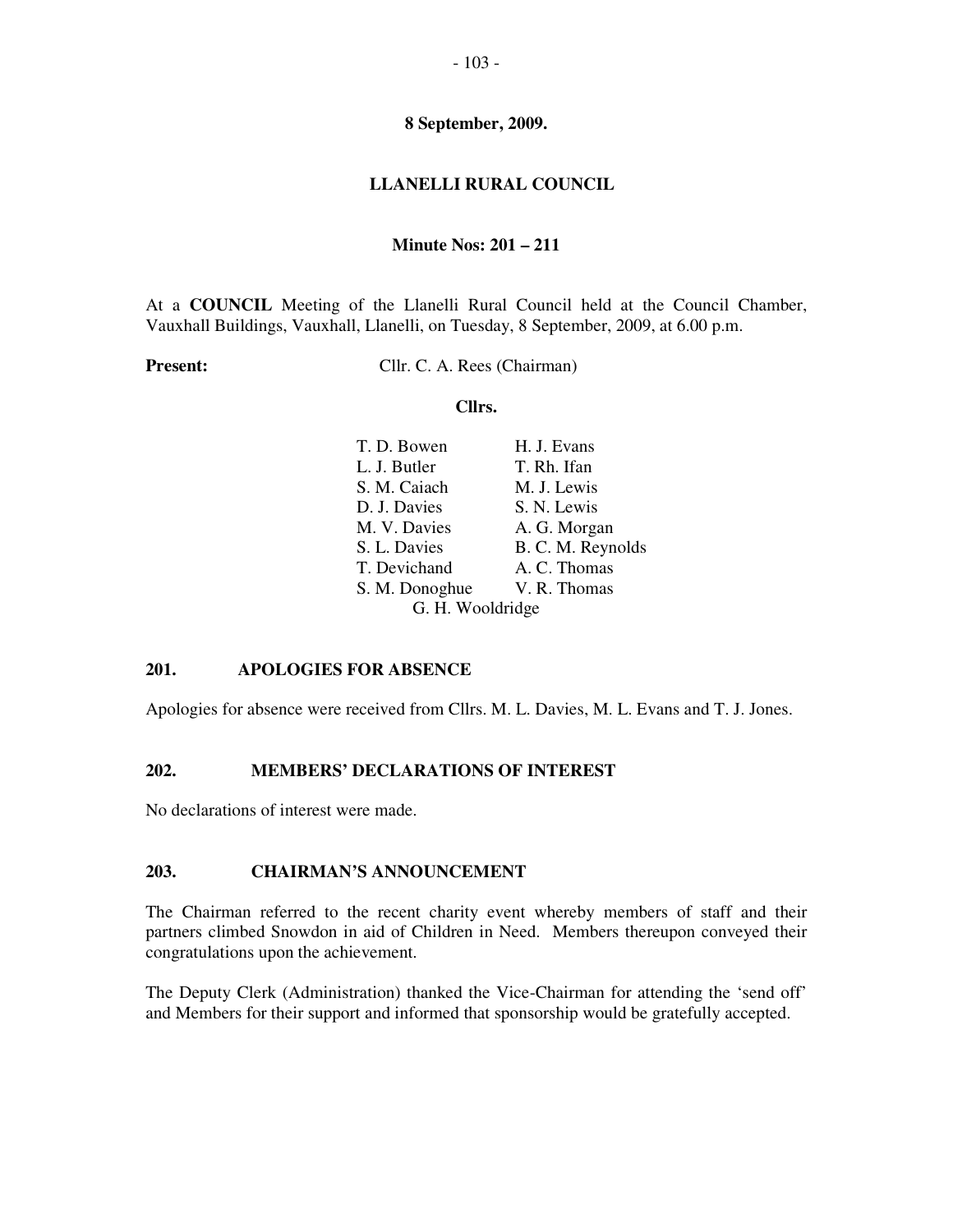# **204. CONFIRMATION OF MINUTES**

**RESOLVED** that the following Minutes (copies of which had been previously circulated to Members) be confirmed and signed as a true record of proceedings:-

| Council                                         | 14 July, 2009     |
|-------------------------------------------------|-------------------|
| Policy and Resources Committee                  | 15 July, 2009     |
| Planning and Liaison Committee                  | 20 July, 2009     |
| Recreation and Welfare Committee                | 21 July, 2009     |
| Special Council                                 | 22 July, 2009     |
| Finance and General Purposes Committee          | 29 July, 2009     |
| Learning and Development Consultative Committee | 30 July, 2009     |
| Planning and Liaison Committee                  | 10 August, 2009   |
| Special Council                                 | 10 August, 2009   |
| Planning and Liaison Committee                  | 2 September, 2009 |

## **205. SWISS VALLEY COMMUNITY HALL – PROVISION OF RAMP FOR THE DISABLED**

Pursuant to Minute No. 156, it was

**RESOLVED** that the following Recreation and Welfare Committee recommendation be accepted:

RECOMMENDED that the Finance and General Purposes Committee be requested to authorise the transfer of £14,500 from General Reserves to enable the provision of an access ramp for the disabled at Swiss Valley Community Hall to proceed, with the lowest tender submitted by M. Hiorns Building Contractor Ltd., Unit 4, Delta Lakes, Llanelli, in the sum of £22,107 being accepted.

# **206. COUNCIL STANDING ORDERS AND FINANCIAL REGULATIONS**

**RESOLVED** that, in accordance with Standing Orders, the revision of same be noted and to adjourn the item until the next ordinary meeting of the Council.

### **207. MATTERS REPORTED**

**RESOLVED** that an enquiry be made with regard to Item 3; and that the schedule of matters reported be noted.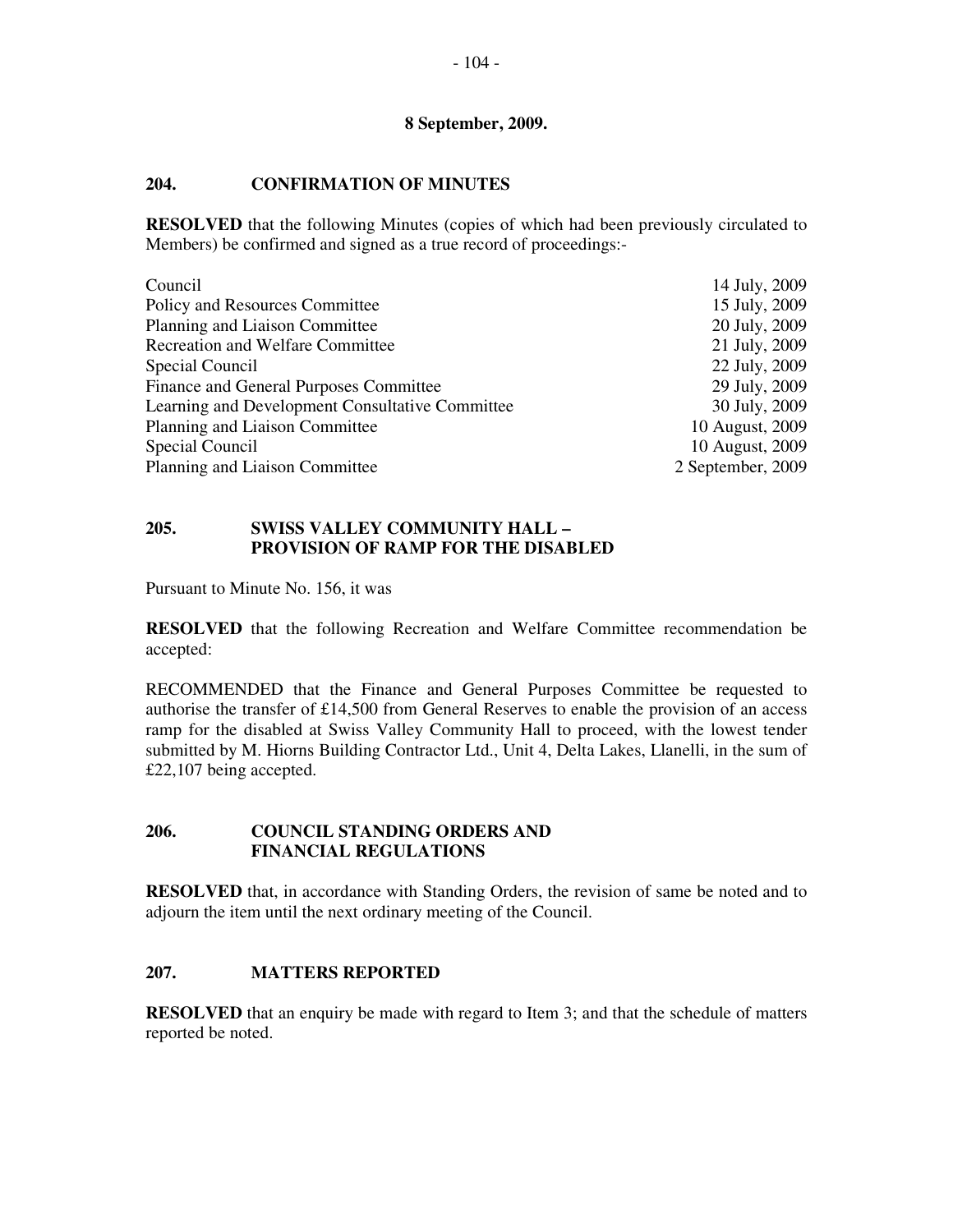### **208. SENIOR CITIZENS' DAY CENTRE JOINT MANAGEMENT COMMITTEE**

Members received the following Minutes of a meeting of the Senior Citizens' Day Centre Joint Management Committee held on 13 May, 2009:-

"At a Meeting of the SENIOR CITIZENS' DAY CENTRE JOINT MANAGEMENT COMMITTEE held at The Town Hall, Llanelli on Wednesday, 13<sup>th</sup> May 2009 at 6.00 p.m.

PRESENT: Councillors Mrs. P.J. Edmunds (Chairman), Mrs. L.J. Butler, J. Roberts, D.H. Skivington, G.H. Wooldridge (Vice-Chairman).

APOLOGIES: Councillors M.L. Evans, Mrs. S.N. Lewis and Mrs. L.J. Stedman.

### 1. APPOINTMENT OF CHAIRMAN

RESOLVED - that Councillor G.H. Wooldridge be appointed Chair of the Joint Committee for the ensuing year, whereupon Councillor Wooldridge took the chair, expressing his thanks to members for the honour.

2. APPOINTMENT OF VICE-CHAIRMAN

RESOLVED – that Councillor J. Roberts be appointed Vice-Chairman of the Joint Committee for the ensuing year.

3. MINUTES OF PREVIOUS MEETING

RESOLVED – that the Minutes of the previous meeting held on  $11<sup>th</sup>$  March 2009 be received, verified and confirmed.

4. FINANCIAL REPORTS

#### (1) INCOME AND EXPENDITURE

RESOLVED as follows –

- (i) That the financial report giving details of cumulative income and expenditure for the financial year 1<sup>st</sup> April 2008 to 31<sup>st</sup> March 2009 in the sums of £71,389 and £66,763 respectively be approved (copies having been previously circulated to members).
- (ii) That the income and expenditure account for the financial year ending  $31<sup>st</sup>$ March 2009 be noted and approved (copies having been previously circulated to members).
- (iii) That the balance sheet as at  $31<sup>st</sup>$  March 2009 be noted and approved (copies having been previously circulated to members).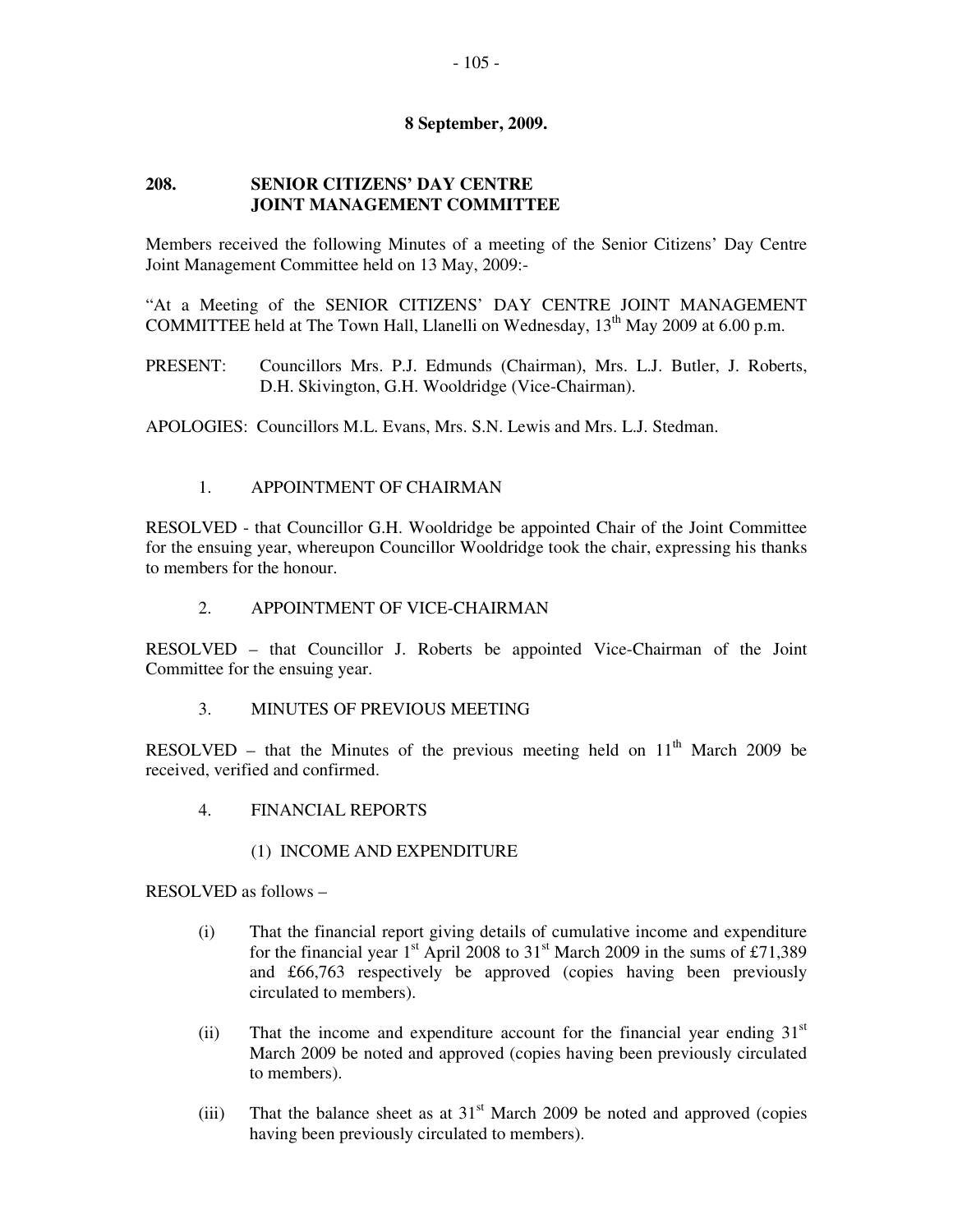# (2) ACCOUNTS FOR PAYMENT

Consideration was given to the written report of the Finance Officer relating to accounts for payment (copies having been previously circulated to members). The report disclosed that payments made for the period  $12<sup>th</sup>$  March –  $13<sup>th</sup>$  May 2009 in respect of Direct Debits, reimbursements, BACS payments and voucher nos.  $4162 - 4170$  (inclusive) amounted to the sum of £20,544.97.

RESOLVED – that payment of the aforementioned accounts be approved.

5. HIRINGS

Consideration was given to a written schedule of hirings of the Day Centre for the months of March and April 2009 (copies having been previously circulated to members).

RESOLVED – that the report be noted and approved.

6. FUTURE OF LLANELLI Y.M.C.A.

Further to Minute No. 36 of the Committee meeting held on  $11<sup>th</sup>$  March 2009, the Secretary reported on the up-to-date position.

Members were informed that, on the day following the last meeting of the Committee the Secretary and the Clerk to Llanelli Rural Council had met Mr. Jonathan Fearn, Carmarthenshire County Council's Head of Corporate Property, and Ms. Ann Evans, one of the County Council's Solicitors, to discuss the relative positions of the three councils in the light of the letter from the Solicitors acting on behalf of the National Council of Y.M.C.A's of Wales. It was confirmed at the meeting that the County Council had no objection to the Day Centre continuing to operate post- $27<sup>th</sup>$  March 2009, and that it still considered the Y.M.C.A. were holding over as its tenants under the Head Lease.

It was felt that, as the legal position of the three parties needed to be resolved, the County Council would seek Counsel's Opinion on its own position and that, in the light of that Opinion, it would be for the Town and Rural Councils to determine whether they should seek a separate legal opinion on their respective positions.

It was also confirmed that the County Council would continue to liaise with the two councils and Family Housing Association to see whether an alternative proposal could be agreed regarding the future of the building.

However, since the meeting, no further information had been received from the County Council to date. Efforts continued to be made to obtain a response in order to progress the matter.

A detailed discussion then ensued regarding the current situation, following which it was

RESOLVED as follows –

(1) That the Secretary's report be noted.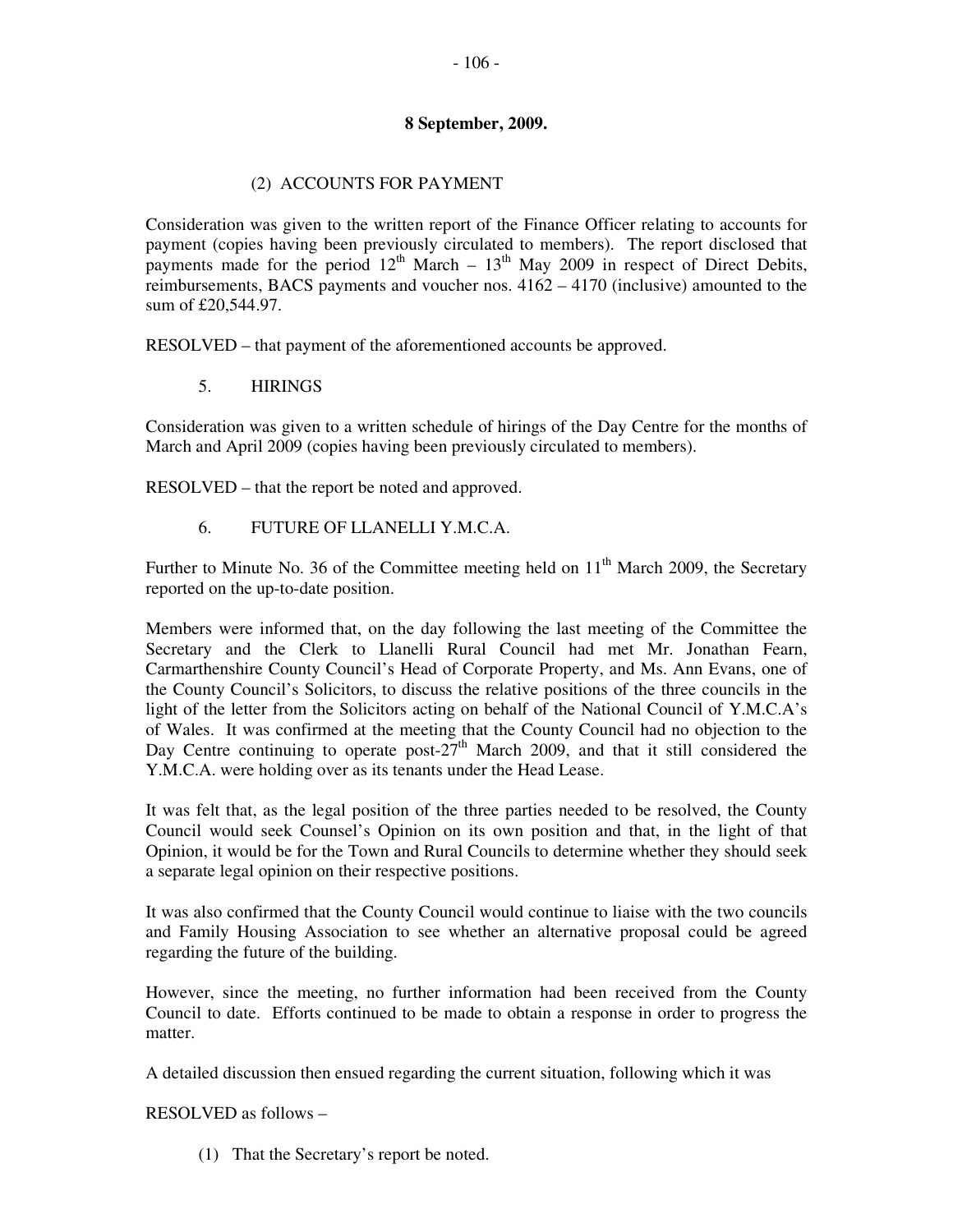(2) That the Chairman and Secretary continue to pursue the matter with the County Council's Head of Corporate Property as a matter of urgency.

The Meeting concluded at 6.35 p.m."

**RESOLVED** that the Minutes be noted.

### **209. LLANELLI JOINT BURIAL AUTHORITY**

Members received the following Minutes of a meeting of the Llanelli Joint Burial Authority held on 10 June, 2009:-

"At the Annual Meeting of the Llanelli Joint Burial Authority held at Vauxhall Buildings, Vauxhall, Llanelli, on Wednesday, 10 June 2009 at 4:00 pm.

Present: Cllr. C.C. Lucas (Vice Chairman (in the Chair))

Cllrs.

| T. D. Bowen    | S. M. Donoghue |  |
|----------------|----------------|--|
| M. J. P. Burns | W. J. Lemon    |  |
| S. L. Davies   | K. D. Rees     |  |
|                | J. Williams    |  |

### 1. APOLOGIES FOR ABSENCE

Apologies for absence were received from Cllrs T. J. Jones and A. G. Morgan.

### 2. MEMBERS' DECLARATIONS OF INTEREST

No declarations of interest were made.

### 3. APPOINTMENT OF CHAIRMAN

Prior to appointing a Chairman, Cllr. C.C. Lucas welcomed Cllrs S.M. Donoghue and J. Williams on to the committee. The committee thereupon proceeded to appoint a Chairman, and following the motion of Cllr. J Williams, seconded by Cllr. S.L. Davies, it was

RESOLVED that Cllr. C.C. Lucas be appointed Chairman.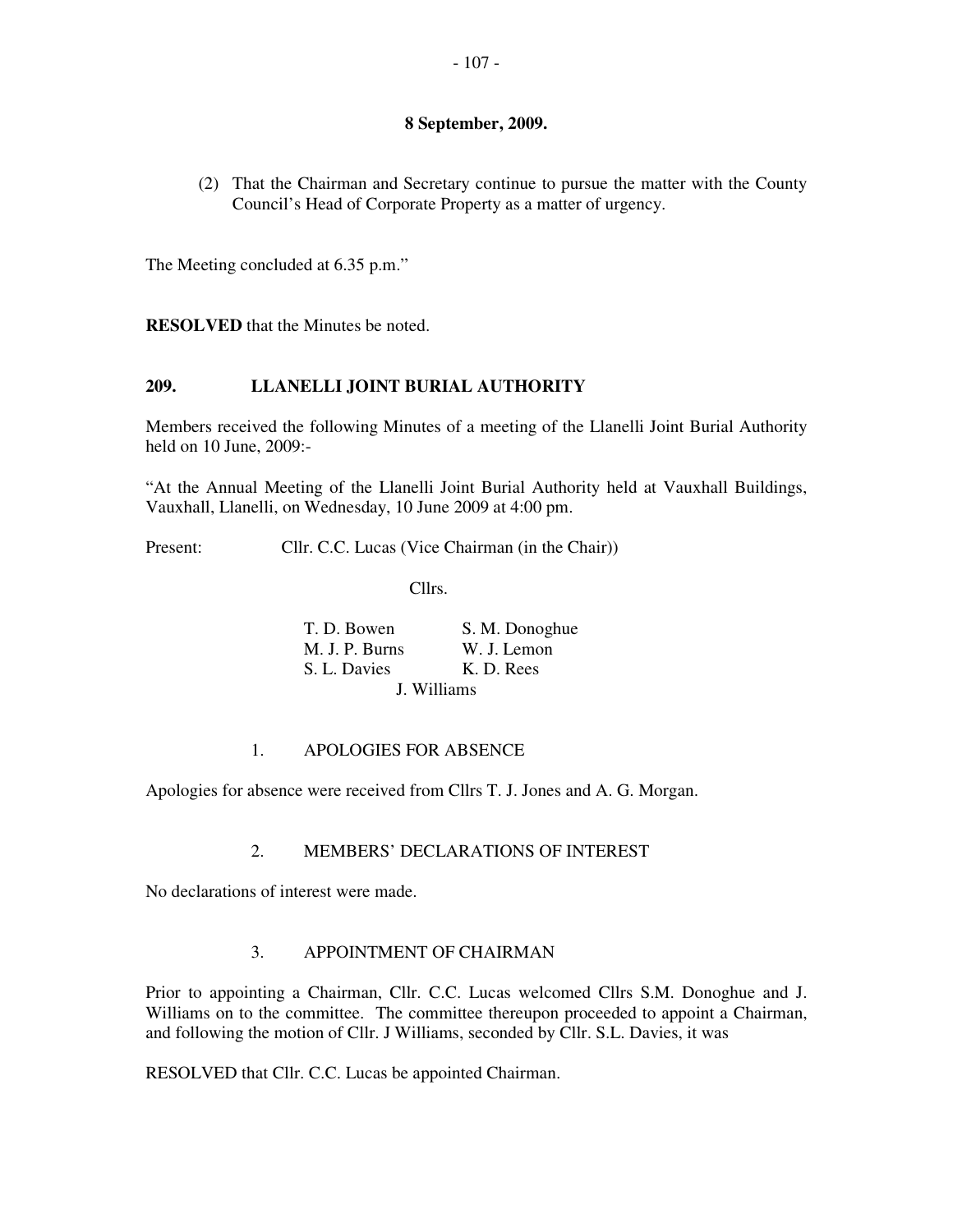### 4. CHAIRMAN'S ANNOUNCEMENT

Cllr. C.C. Lucas extended his appreciation and thanks to Members for appointing him as Chairman for the ensuing year.

### 5. APPOINTMENT OF VICE CHAIRMAN

Following the motion of Cllr T. D. Bowen, seconded by Cllr J. Williams, it was

RESOLVED that Cllr. T.J. Jones be appointed Vice Chairman.

### 6. CONFIRMATION OF MINUTES

RESOLVED that the following minutes (copies of which had been previously circulated) be confirmed and signed as a true record of proceedings.

Ordinary Meeting - 13 May 2009

# 7. MATTERS ARISING

Arising out of Minute No.126 (13 May 2009) the Secretary confirmed that a third quotation had been obtained. However the quote was more expensive than that provided by Hortech Limited, and therefore Hortech Limited had been awarded the contract for the work.

RESOLVED that the information be noted.

### 8. INCOME AND EXPENDITURE REPORTS

RESOLVED that the income and expenditure report for April 2009 and the provisional report for May 2009 be noted.

# 9. SCHEDULE OF PAYMENTS

Consideration was given to the schedule of payments for May 2009, which revealed expenditure for the month amounted to £16,307.68.

RESOLVED that the information be noted.

### 10. STATEMENT OF ACCOUNTS FOR THE YEAR ENDING 31 MARCH 2009

Consideration was given to the Statement of Accounts for the financial year ending 31 March 2009, (copies of which had been previously circulated) and it was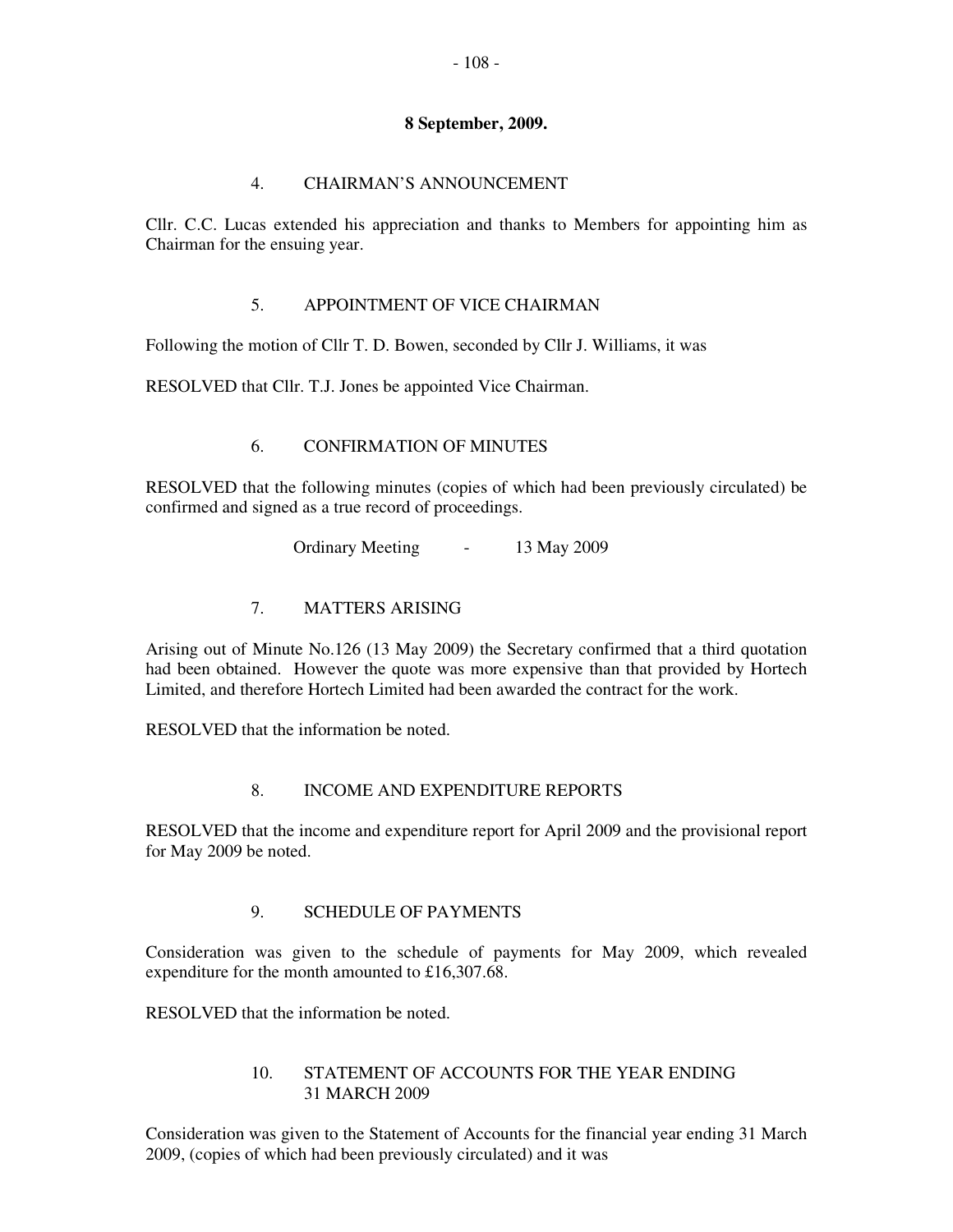RESOLVED that the Statement of Accounts be accepted.

### 11. HEALTH AND SAFETY POLICY AND PROCEDURES

Consideration was given to the adoption of new Health and Safety Policy and Procedures, produced by Peninsular Business Services. After a brief discussion it was

RESOLVED that the new procedures be adopted.

### 12. AUTHORISED SIGNATORY TO THE BURIAL AUTHORITY'S BANK ACCOUNT

Members were requested to approve the Cemetery Manager as an additional authorised signatory to the Authority's bank account to facilitate and expedite transactions.

RESOLVED that the request be approved.

### 13. CONCRETE FOUNDATION PADS – SECTION 11

Members considered the Cemetery Manager's report regarding a proposal to introduce a new design of concrete foundation pad for new memorials in Section 11. Members were informed that the foundation pad was identical to the National Association of Memorial Masons (NAMM) standard foundation design. After a brief discussion it was

RESOLVED that the proposal be accepted.

# 14. DILAPIDATED MEMORIALS

Members considered the Cemetery Manager's report recommending the removal of dilapidated and dangerous memorials in the cemetery. Members were informed of the provisions of the Local Authorities Cemeteries Order 1977, which gave power to the Burial Authority to remove dilapidated memorials and also the notification arrangements required to be served prior to embarking on such a removal programme. After a brief discussion it was

RESOLVED that the report be accepted.

# 15. UNAUTHORISED MEMORIALS AND TRINKETS

Members considered the Cemetery Manager's report regarding the escalating problem of unauthorised memorials, trinkets and in some cases solar lighting being left on and around certain grave spaces. Members were informed that the unauthorised memorials and trinkets were severely disrupting ground maintenance and that a programme of removal was recommended so that the cemetery regulations were enforced. After a brief discussion it was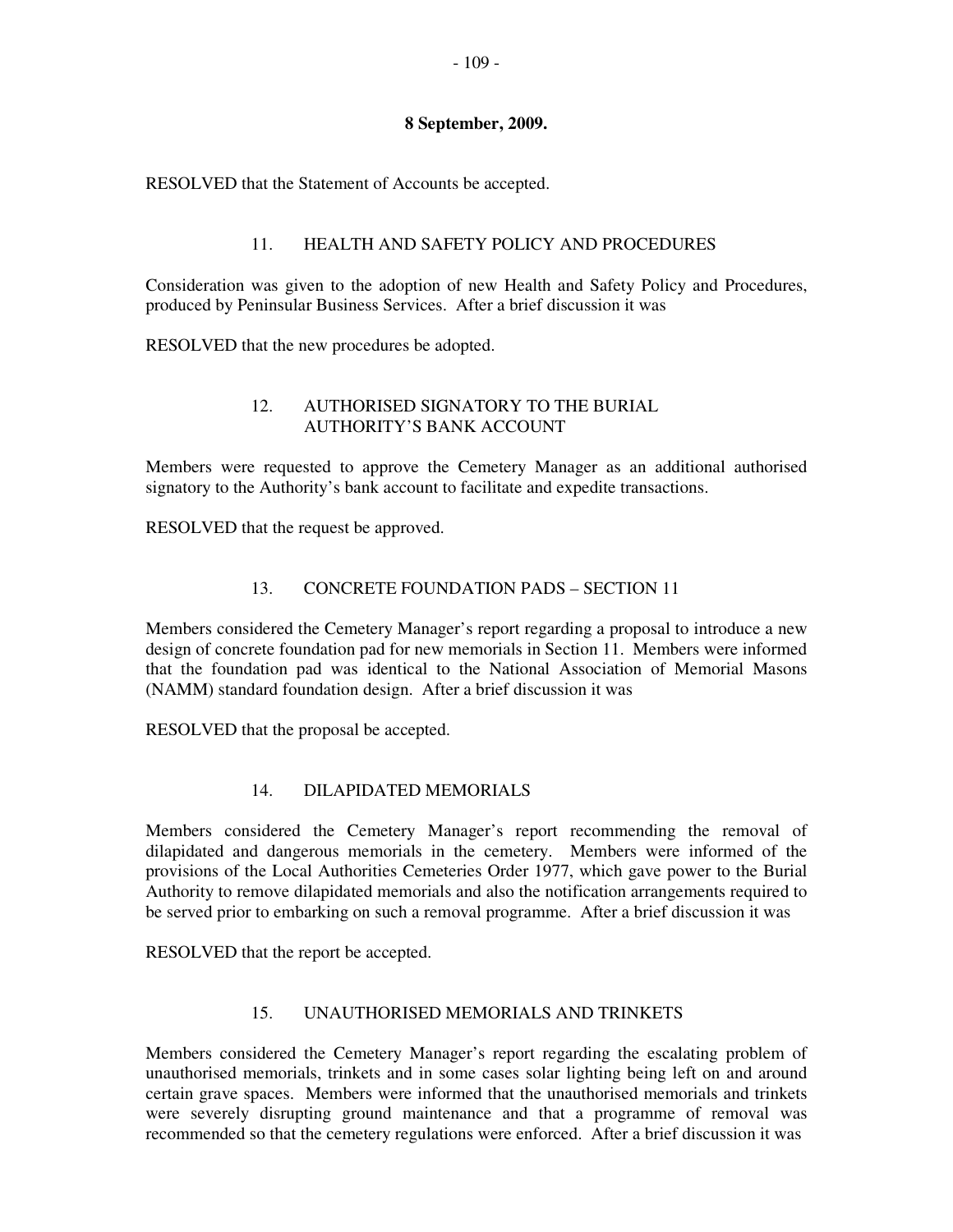RESOLVED that the content of the report be noted and that a removal programme be authorised with the work being conducted with care and sensitivity.

…………………………………………… The Meeting concluded at 4:25pm" …………………………………………

**RESOLVED** that the Minutes be noted.

## **210. LLANELLI Y.M.C.A. TRUSTEES' MANAGEMENT COMMITTEE**

Members received the following Minutes of a meeting of the Llanelli Y.M.C.A. Trustees' Committee held on 27 July, 2009:-

**"**At a Meeting of the LLANELLI Y.M.C.A. TRUSTEES' MANAGEMENT COMMITTEE held at The Senior Citizens' Day Centre, YMCA Building, 49 Stepney Street, Llanelli on Monday,  $27<sup>th</sup>$  July 2009 at 6.00 p.m.

- PRESENT: Mr. J.C. Williams, MBE (Chairman), Councillors M.V. Davies, Ms. S.L. Davies, S.M. Donoghue, Mrs. P.J. Edmunds, M.W. Gimblett, Mrs. S.N. Lewis, C.C. Lucas, Mrs. C.A. Rees, D.H. Skivington and W.G. Thomas.
- ALSO IN ATTENDANCE: Messrs. M. Galbraith (Clerk to Llanelli Rural Council), L. Davies (Clerk to Llanelli Town Council) and Mr. D. Gary Jones (Responsible Financial Officer to Llanelli Town Council).
	- 1. CHAIRMAN'S ANNOUNCEMENT

The Chairman (Mr. J.C. Williams, MBE) welcomed his fellow Trustees to the meeting.

2. TERMS OF REFERENCE/CONSTITUTION

RESOLVED – that enquiries be made with the Charity Commission to obtain a model constitution to govern the operation of the Committee.

# 3. POSITION OF COUNCIL MEMBERS AS TRUSTEES

Following a discussion, it was

RESOLVED – that the position of individual members acting in a trustee capacity be investigated, in particular the provision of suitable indemnity whilst fulfilling their duties as trustees.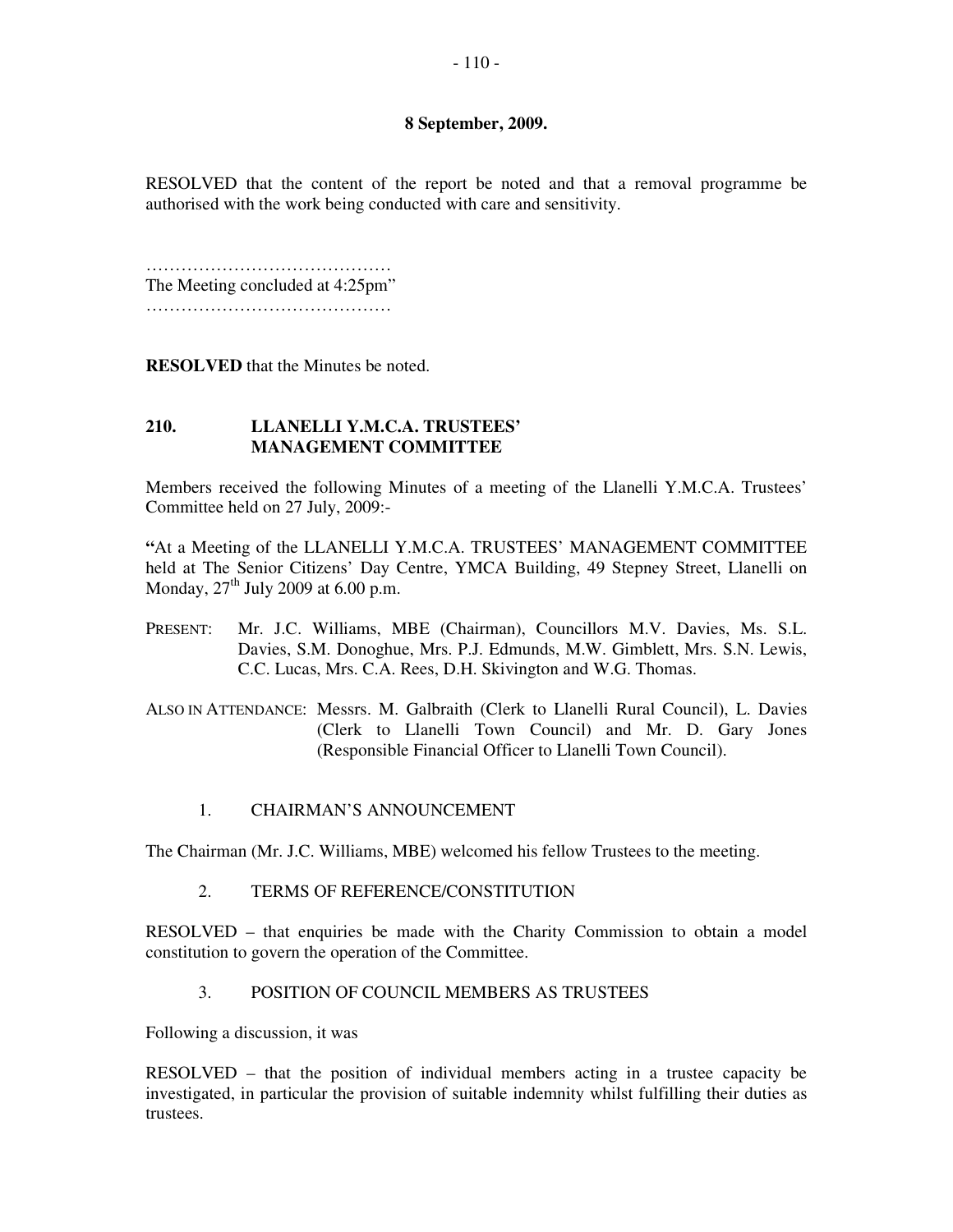### 4. LEGAL DOCUMENTATION

Members discussed the need to research the legal documentation now in the Trustees' possession to establish the requirements of the Trust Deed and any other matters emanating from the documents.

RESOLVED – that a full investigation of the legal documentation be undertaken.

## 5. COMMITTEE SERVICING ARRANGEMENTS

RESOLVED – that the principal responsibility for administration and secretarial support be vested in the Town Council, with the Clerks of each constituent council attending meetings as joint advisors.

### 6. CONFLICT OF INTEREST

Reference was made to the fact that two of the Town Council's representatives (namely Councillors Mrs. P.J. Edmunds and D.H. Skivington) were also members of the Senior Citizens' Day Centre Joint Management Committee, and that this gave rise to a potential conflict of interest.

The Town Clerk also drew attention to a similar potential conflict of interest when fulfilling his roles as Secretary to the Day Centre Joint Management Committee and as joint advisor to the Trustees' Management Committee.

Following a discussion, it was

RESOLVED as follows –

- (1) That the issue surrounding Councillors Edmunds and Skivington be determined by the Town Council.
- (2) That the Town Clerk be asked to continue to fulfil the two roles referred to, and that any conflict of interest which arose in undertaking his duties for the two Committees be dealt with in accordance with officers' Code of Conduct.
- 7. POSITION OF MR. J.C. WILLIAMS

Following a discussion, and with the agreement of Mr. Williams, it was unanimously

RESOLVED – that Mr. J.C. Williams' resignation as Chairman of the Management Committee and retirement as Trustee be accepted.

### 8. APPOINTMENT OF CHAIRMAN

In light of the decision taken in the previous Minute, it was unanimously

RESOLVED – that Councillor Mrs. P.J. Edmunds be appointed Chairman of the Committee for the ensuing year, whereupon Councillor Edmunds took the Chair and Mr. J.C. Williams withdrew from the meeting.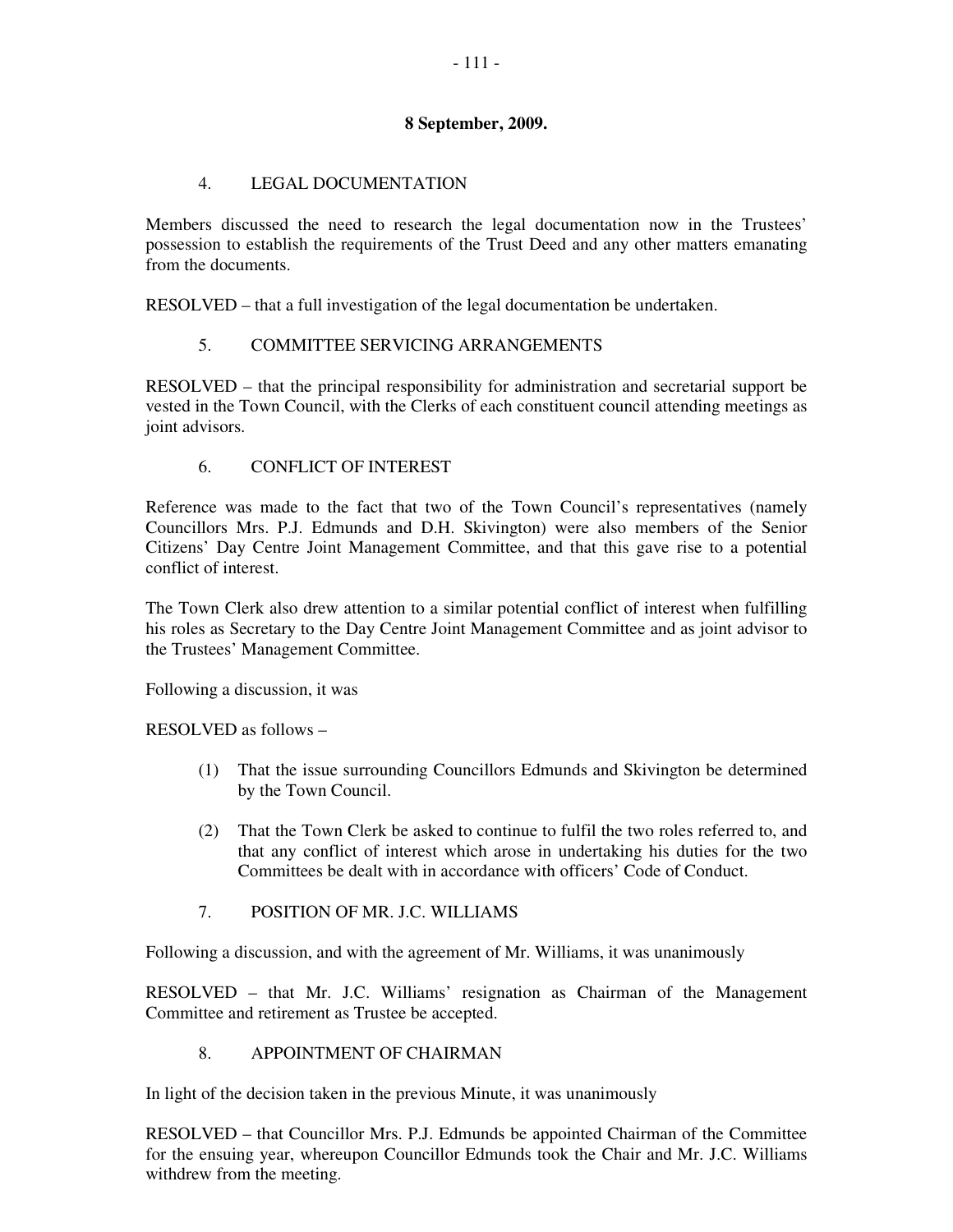# 9. APPOINTMENT OF VICE-CHAIRMAN

It was unanimously

RESOLVED – that Councillor S.M. Donoghue be appointed Vice-Chairman for the ensuing year.

# 10. VOTING RIGHTS

It was unanimously

RESOLVED – that each Committee member should have one vote with the Chairman having a casting vote in the event of a tie.

# 11. ARRANGEMENTS FOR MEETINGS

It was

RESOLVED as follows –

- (1) That future meetings of the Committee be held at the offices of Llanelli Rural Council, unless otherwise agreed by members.
- (2) That meetings of the Committee be convened as necessary following consultation between the Chairman, Vice-Chairman and the two Clerks.
- (3) That future meetings commence at 5.00 p.m.
- 12. IMPLEMENTING DECISIONS

As each Council had, in nominating its respective representatives, delegated authority to each of them, it was

RESOLVED – that decisions made by members of the Committee be acted upon without reference back to the two councils for confirmation, provided such decisions did not lead to the Committee's allocated budget being exceeded.

# 13. FINANCIAL REPORT

Mr. Gary Jones distributed to members copies of a report detailing the on-going financial commitments in respect of staff costs and other costs relating to the monthly running of the building, which included a forecast of the money that would be required to meet these ongoing commitments during the reminder of the current financial year.

Members accepted that, whilst the building continued in operation, it was necessary for the employment of the two YMCA staff members (MW and AM) to continue, and for the regular monthly outgoings to be met. It was, therefore,

RESOLVED – that the continued employment of the said two staff members, in the manner deemed appropriate, be confirmed; and that each Council be asked to authorise the virement